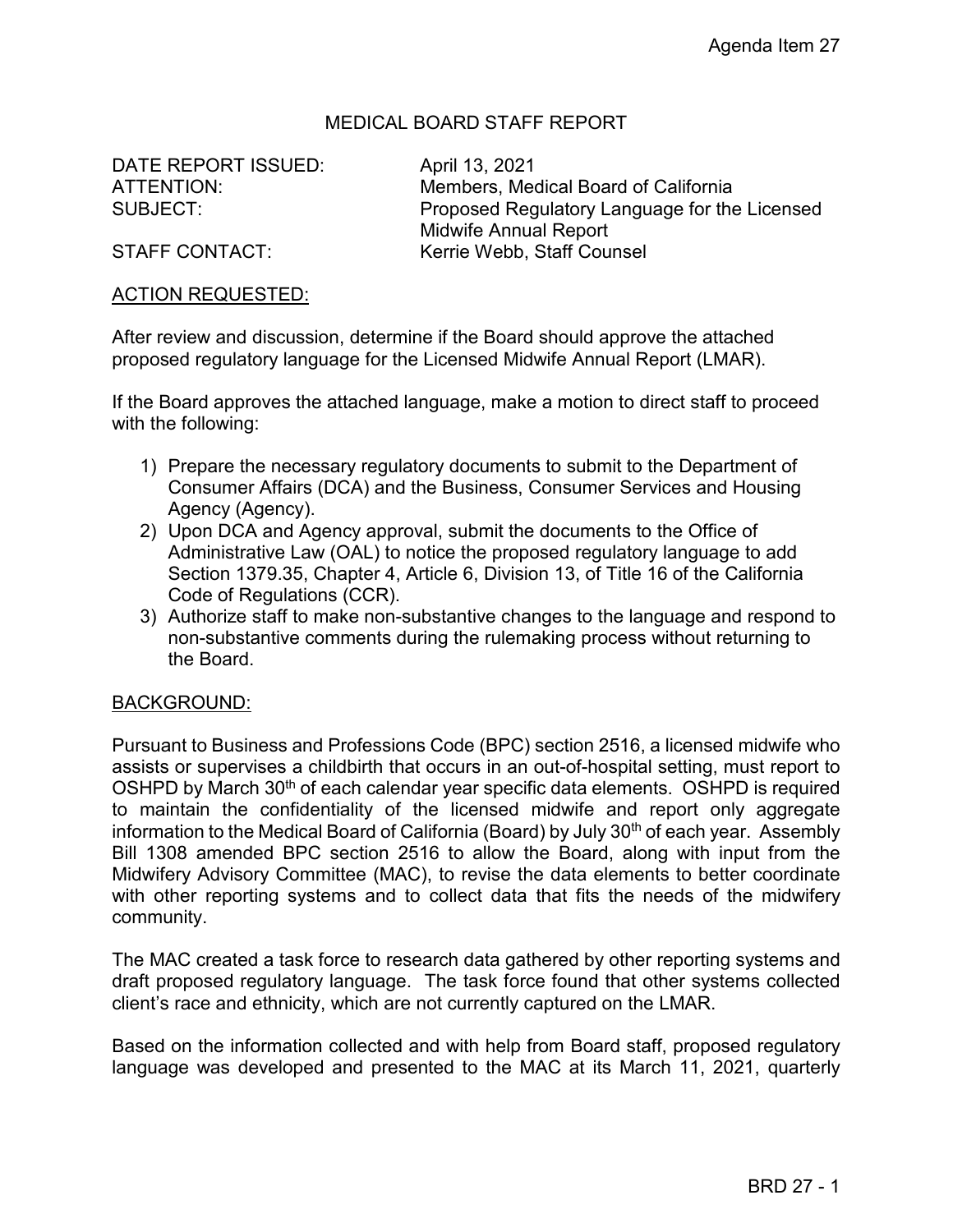meeting. The MAC voted to present the proposed regulatory language to the full Board for review and approval.

#### STAFF RECOMMENDATION:

Staff recommends the Board grant staff authorization to proceed with preparing the necessary rulemaking documents to submit to DCA and Agency for approval, prior to sending the documents to OAL to notice the proposed amendments. Staff further recommends the Board authorize staff to make non-substantive changes to the language and respond to non-substantive comments during the rulemaking process without returning to the Board.